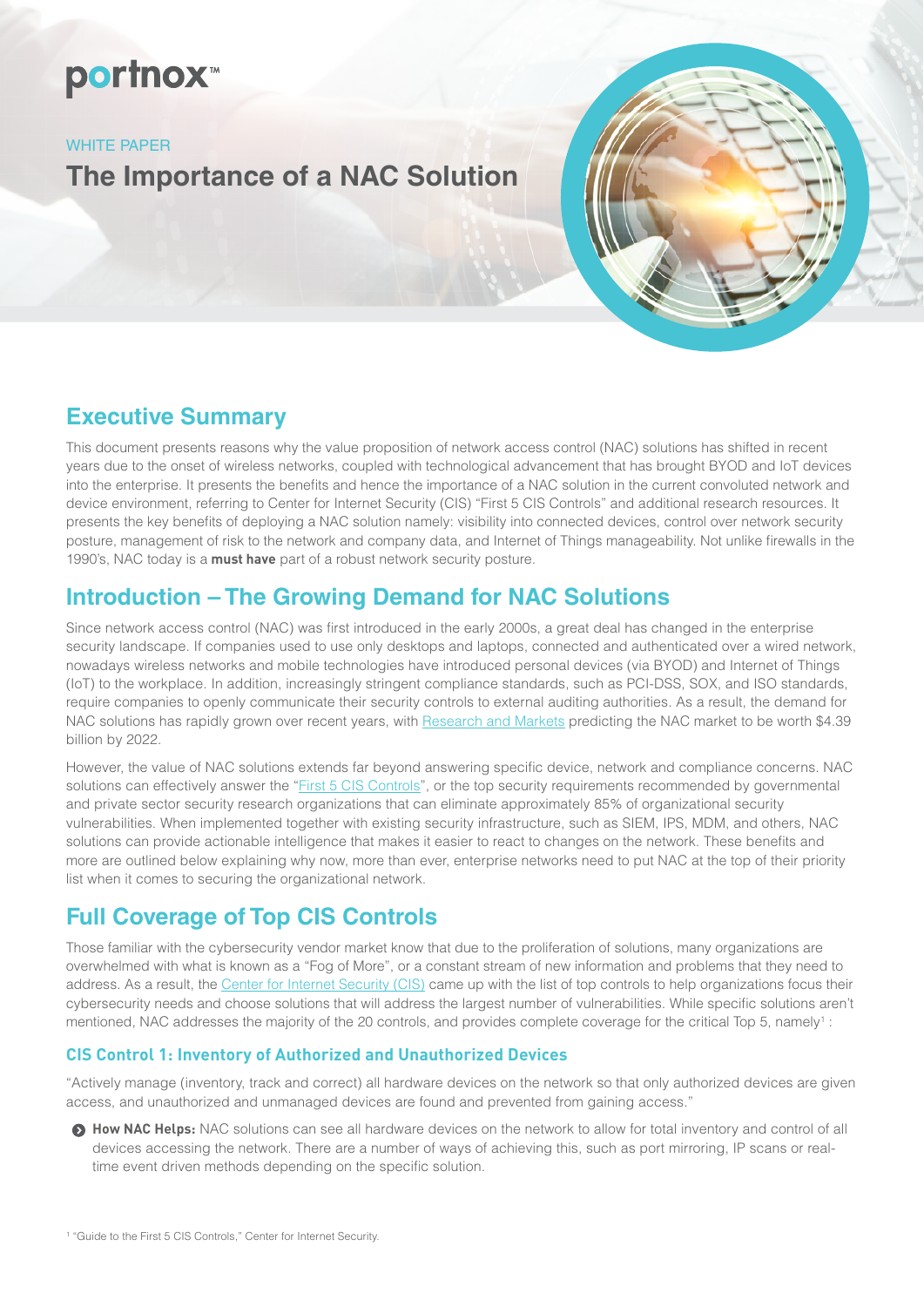#### **CIS Control 2: Inventory of Authorized and Unauthorized Software**

"Actively manage (inventory, track and correct) all software on the network so that only authorized software is installed and can execute, and that unauthorized and unmanaged software is found and prevented from installation or execution."

 $\bullet$  **How NAC Helps:** NAC solutions gather information on the software installed on endpoints and based on the network security policy can perform actions to notify the user of violations in the policy, force remediation or block unauthorized software. Depending on the vendor solution, this can be achieved with or without an agent installed on the supplicant.

#### **CIS Control 3: Secure Configurations for Hardware and Software**

"Establish, implement and actively manage (track, report on, correct) the security configuration of laptops, servers, and workstations using a rigorous configuration management and change control process in order to prevent attackers from exploiting vulnerable services and settings."

**• How NAC Helps:** NAC solutions can inspect configurations on any endpoints connected to the network. Software can be pre-configured with some NAC solutions, but room can be left for the administrator to add their own configuration inspections as needed.

#### **CIS Control 4: Continuous Vulnerability Assessment and Remediation**

"Continuously acquire, assess, and take action on new information in order to identify vulnerabilities, remediate, and minimize the window of opportunity for attacks."

**A How NAC Helps:** Most NAC solutions allow for continuous compliance validations and remediation measures for connected devices in the event the device's risk posture changes post connection.

#### **CIS Control 5: Controlled Use of Administrative Privileges**

"The processes and tools used to track/control/prevent/correct the use, assignment, and configuration of administrative privileges on computers, networks and applications."

**How NAC Helps:** With possibilities for role-based access control, based on the company's user repository, most NAC solutions allow for controlled use of administrative privileges based on pre-defined roles and responsibilities.

### **Features and Benefits of NAC Solutions**

NAC solutions can address the necessary above-mentioned controls by providing the following features and benefits:

- | **Visibility into the Network:** NAC solutions are a "one-stop-shop" when it comes to gaining visibility into connected devices on the network and in providing network management tools. NAC solutions are able to see which devices are connecting to the network when, and provide information to network and security admins regarding suspicious behavior or connections. By gaining visibility, organizations in effect gain access to actionable intelligence and information on the state of their network security posture.
- O Access Control: At the heart of any NAC solution is the ability to control access to the organizational network. By controlling access, organizations are able to keep rogue or compromised devices off of the network and better understand the state of endpoint and software inventory that has access to their network and its resources. It allows for the enforcement of predefined security principles (policy) and requires the endpoints to meet certain criteria in order to connect such as: device type, patching updates and anti-virus software. This is particularly important for distributed organizations with different types of devices.
- | **Unified Management:** By providing the ability to both see and control devices connecting to the network, NAC solutions offer a unified management console that simplifies key tasks for network and security administrators. Within the unified management console, NAC solutions provide the opportunity to effectively implement network security policies by setting automated controls and remediation procedures. By collecting information on network endpoints and their security posture, while also controlling where they access the network (which can also be based on organizational roles when tied to a repository), NAC solutions provide new information to help identify vulnerabilities and minimize the attack surface.
- | **Addresses the Internet of Things:** Together with the proliferation of mobile technologies, Internet of Things (IoT) are entering the enterprise at breakneck speed. However, there are a number of security challenges with such devices, namely that they are designed with weak processing systems that cannot accommodate anti-virus or other security software. NAC addresses security issues by allowing for IoT visibility in an agentless system. It can see when IoT devices are connecting and transmitting data over the network, as well as control the areas of the network that they can access. For instance, if an